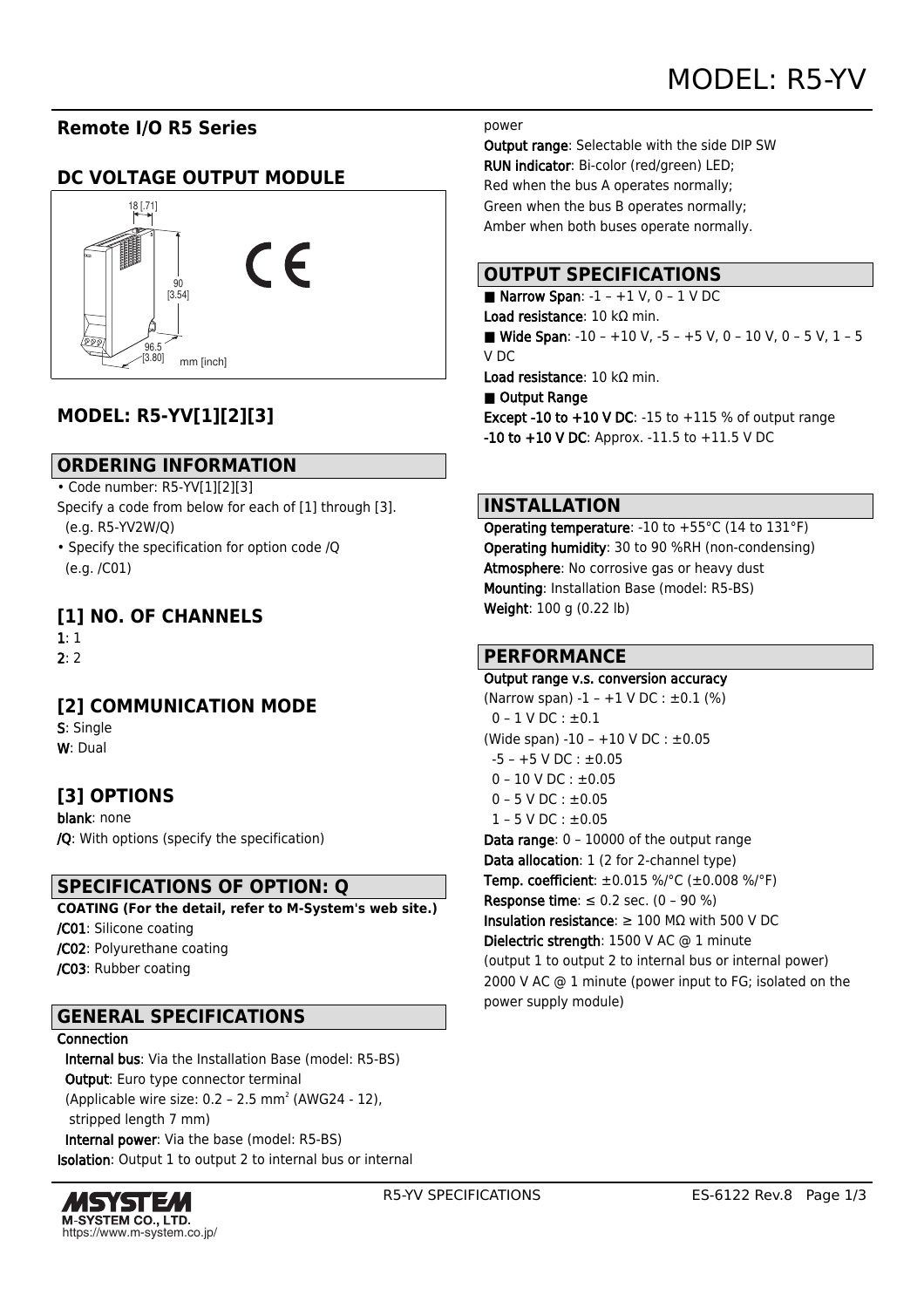## **STANDARDS & APPROVALS**

EU conformity: EMC Directive EMI EN 61000-6-4 EMS EN 61000-6-2 RoHS Directive

## **FUNCTIONS**

## Output hold function:

In normal conditions, the module outputs the signal from the preferred bus A.

When an error is detected, the output is switched to the data from the bus B.

If both are in error, the module holds the signal and stands by until one of the communications recovers.

At the startup, it outputs -15 % (or approx. -11.5 V) of the selected range until the communication is established and normal data is received.

## **EXTERNAL VIEW**